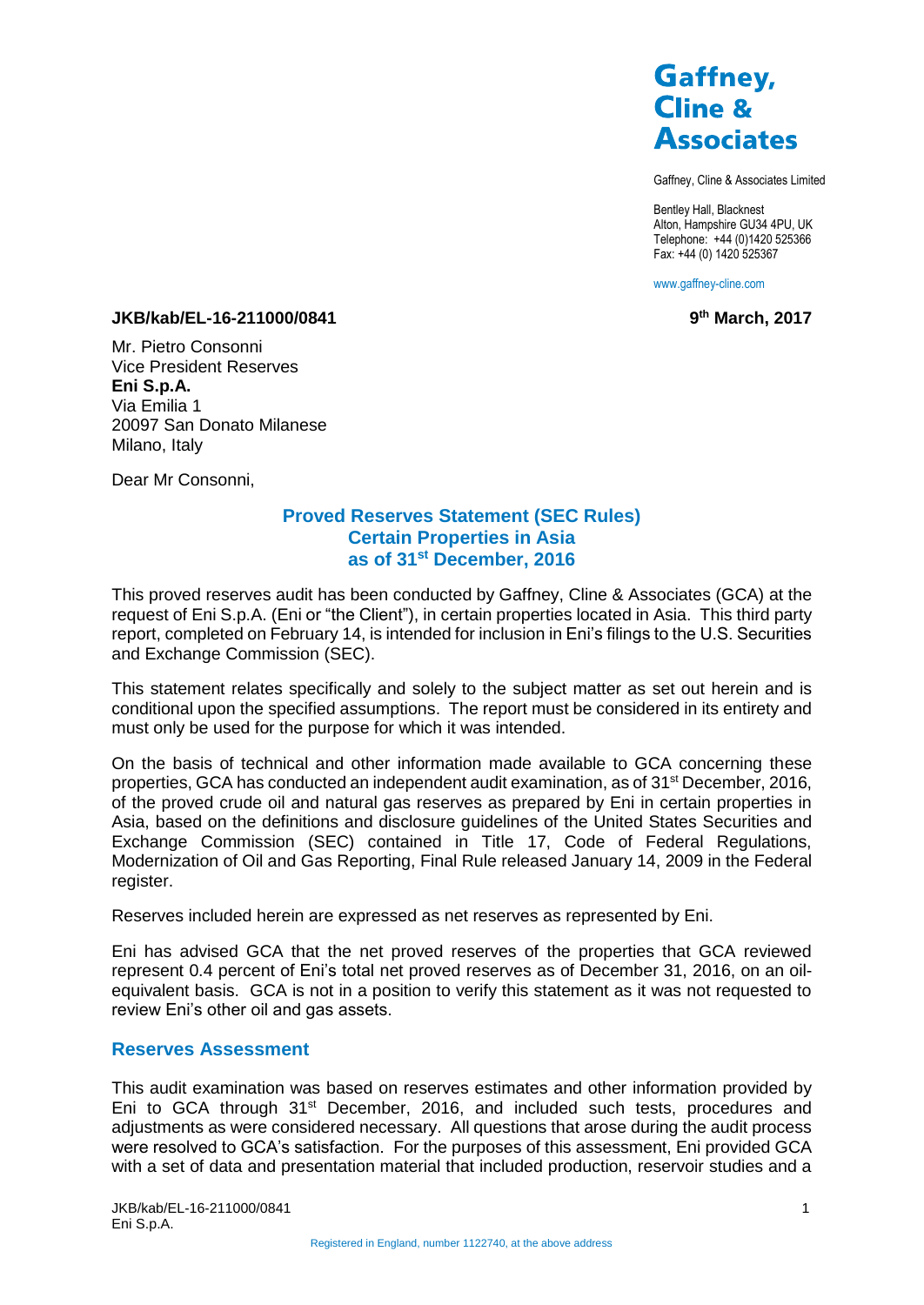selection of static and dynamic models. GCA audited the data provided for consistency and reasonableness. GCA also had discussions and meetings with Eni technical and commercial personnel.

As part of the audit GCA developed independent production forecasts, employing decline curve analysis, material balance and type well methods, in addition to auditing and reviewing Eni's static, dynamic and material balance models, to ensure consistency with the volumetric and other methods performed by Eni. The properties are all mature producing fields and it is GCA's opinion that performance-based methods are appropriate for the purposes of estimating remaining recoverable volumes and reserves. GCA has also performed an economic limit test to establish the economic limit and commerciality of the properties in aggregate.

Up to the economic limit, the GCA estimates of proved reserves for the reviewed properties are, in aggregate, reasonable and within 7 percent of Eni's estimates, when compared on the basis of net equivalent barrels.

The economic tests for the 31<sup>st</sup> December, 2016 net proved reserves were based on a flat oil price of US\$35.38 per barrel, based on an unweighted average of the first day of the month realized prices over the preceding 12 months, as per SEC rules. Future capital costs were derived from development plans prepared by Eni for the fields. Recent historical operating expense data were used as the basis for operating cost projections. GCA has reviewed Eni's estimates of capital and operating costs and considers them to be reasonable. Excluding abandonment costs, GCA has found that Eni has projected sufficient capital investments and operating expenses to economically produce the projected volumes.

It is GCA's opinion that the estimates of net proved reserves as of 31<sup>st</sup> December, 2016, are, in the aggregate, reasonable and the reserves categorization is appropriate and consistent with the definitions for reserves in Part 210 Rule 4-10(a) of Regulation S-X of the US Securities and Exchange Commission (see Appendix I).

GCA concludes that the methodologies employed by Eni in the derivation of the proved reserves estimates are appropriate, and that the quality of the data relied upon and the depth and thoroughness of the reserves estimation process are adequate.

# **Basis of Opinion**

This document reflects GCA's informed professional judgment based on accepted standards of professional investigation and, as applicable, the data and information provided by the Client, the limited scope of engagement, and the time permitted to conduct the evaluation.

In line with those accepted standards, this document does not in any way constitute or make a guarantee or prediction of results, and no warranty is implied or expressed that actual outcome will conform to the outcomes presented herein. GCA has not independently verified any information provided by, or at the direction of, the Client, and has accepted the accuracy and completeness of this data. GCA has no reason to believe that any material facts have been withheld, but does not warrant that its inquiries have revealed all of the matters that a more extensive examination might otherwise disclose.

The opinions expressed herein are subject to and fully qualified by the generally accepted uncertainties associated with the interpretation of geoscience, engineering and production data and do not reflect the totality of circumstances, scenarios and information that could potentially affect decisions made by the report's recipients and/or actual results. The opinions and statements contained in this report are made in good faith and in the belief that such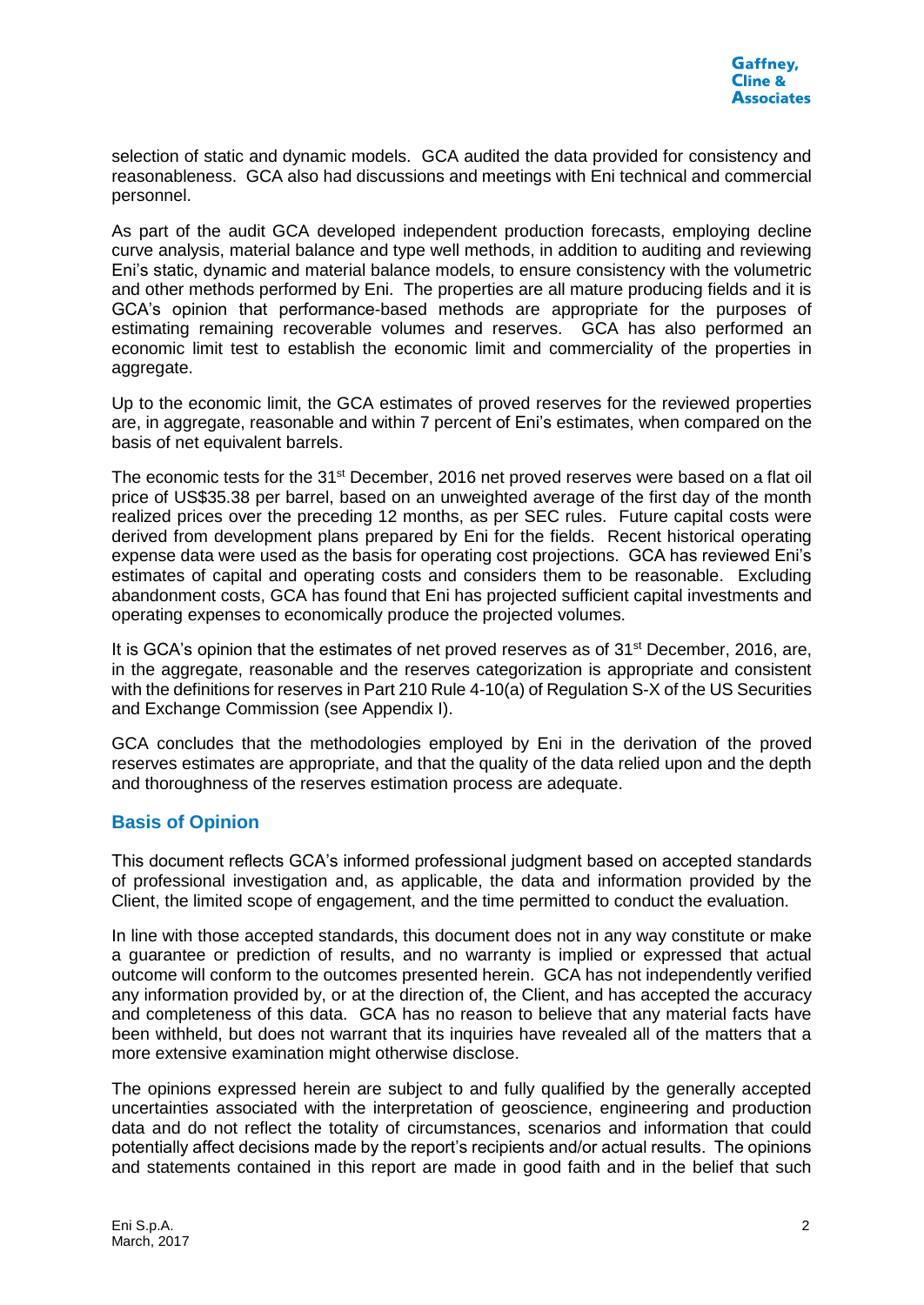opinions and statements are representative of prevailing physical and economic circumstances.

There are numerous uncertainties inherent in estimating reserves, and in projecting future production, development expenditures, operating expenses and cash flows. Oil and gas resources assessments must be recognized as a subjective process of estimating subsurface accumulations of oil and gas that cannot be measured in an exact way. Estimates of oil and gas reserves prepared by other parties may differ, perhaps materially, from those contained within this report.

The accuracy of any reserves estimate is a function of the quality of the available data and of engineering and geological interpretation. Results of drilling, testing and production that postdate the preparation of the estimates may justify revisions, some or all of which may be material. Accordingly, reserves estimates are often different from the quantities of oil and gas that are ultimately recovered, and the timing and cost of those volumes that are recovered may vary from that assumed.

GCA's review and audit involved reviewing pertinent facts, interpretations and assumptions made by Eni or others in preparing estimates of reserves and resources. GCA performed procedures necessary to enable it to render an opinion on the appropriateness of the methodologies employed, adequacy and quality of the data relied on, depth and thoroughness of the reserves estimation process, classification and categorization of reserves appropriate to the relevant definitions used, and reasonableness of the estimates.

## **Definition of Reserves**

Reserves are estimated remaining quantities of oil and gas and related substances anticipated to be economically producible, as of a given date, by application of development projects to known accumulations. In addition, there must exist, or there must be a reasonable expectation that there will exist, the legal right to produce, or a revenue interest in, the production, installed means of delivering oil and gas or related substances to market, and all permits and financing required to implement the project.

Proved oil and gas reserves are those quantities of oil and gas, which, by analysis of geoscience and engineering data, can be estimated with reasonable certainty to be economically producible—from a given date forward, from known reservoirs, and under existing economic conditions, operating methods, and government regulations—prior to the time at which contracts providing the right to operate expire, unless evidence indicates that renewal is reasonably certain, regardless of whether deterministic or probabilistic methods are used for the estimation. The project to extract the hydrocarbons must have commenced or the operator must be reasonably certain that it will commence the project within a reasonable time.

GCA is not aware of any potential changes in regulations applicable to these fields that could affect the ability of Eni to produce the estimated reserves.

GCA has not undertaken a site visit and inspection because it was not requested. As such, GCA is not in a position to comment on the operations or facilities in place, their appropriateness and condition, or whether they are in compliance with the regulations pertaining to such operations. Further, GCA is not in a position to comment on any aspect of health, safety, or environment of such operation.

This report has been prepared based on GCA's understanding of the effects of petroleum legislation and other regulations that currently apply to these properties. However, GCA is not in a position to attest to property title or rights, conditions of these rights (including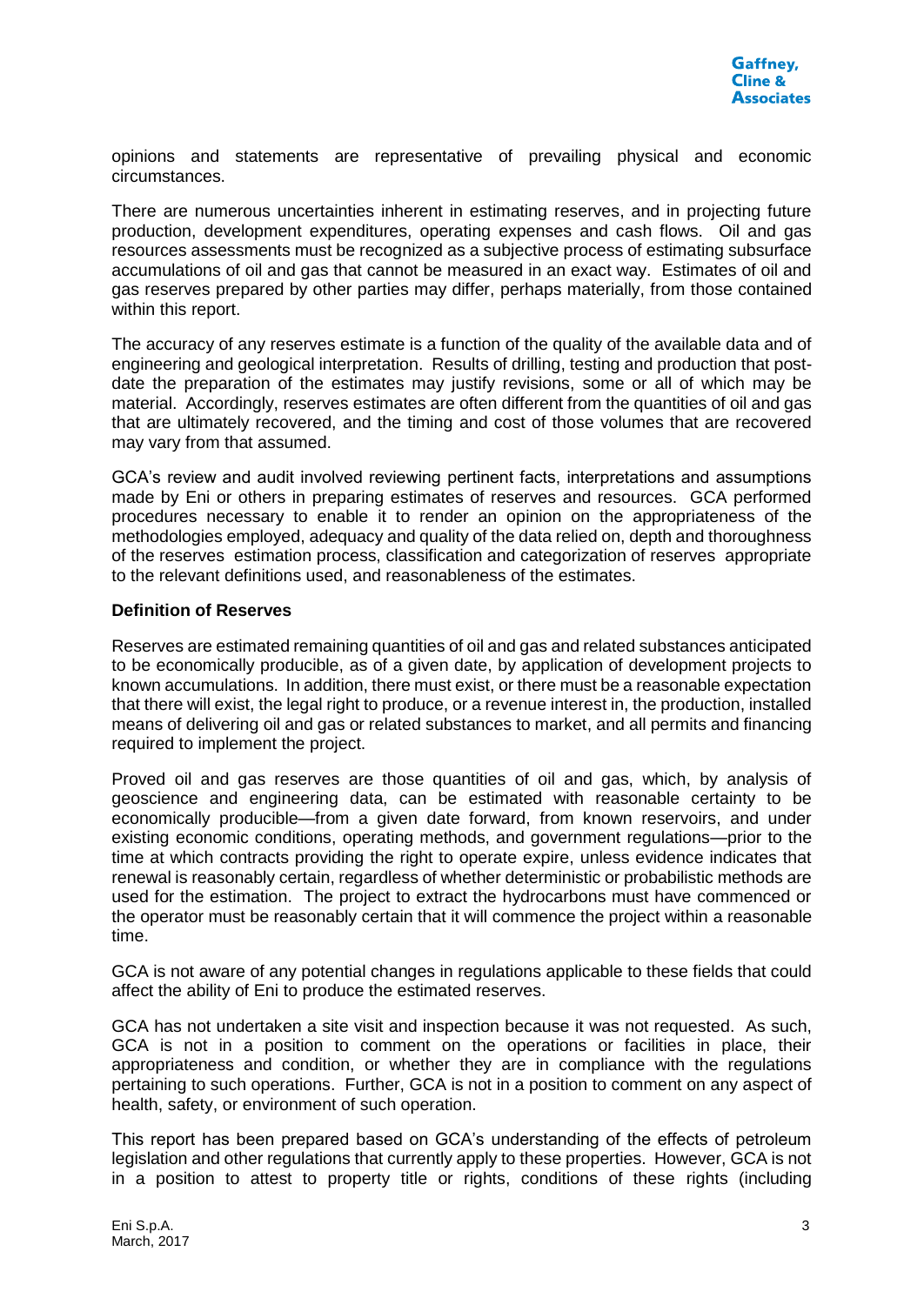environmental and abandonment obligations), or any necessary licenses and consents (including planning permission, financial interest relationships, or encumbrances thereon for any part of the appraised properties).

## **Qualifications**

In performing this study, GCA is not aware that any conflict of interest has existed. As an independent consultancy, GCA is providing impartial technical, commercial, and strategic advice within the energy sector. GCA's remuneration was not in any way contingent on the contents of this report.

In the preparation of this document, GCA has maintained, and continues to maintain, a strict independent consultant-client relationship with Eni. Furthermore, the management and employees of GCA have no interest in any of the assets evaluated or related with the analysis performed, as part of this report. The qualifications of the technical person primarily responsible for overseeing this audit are provided in Appendix II.

Staff members who prepared this report hold appropriate professional and educational qualifications and have the necessary levels of experience and expertise to perform the work.

# **Notice**

This report was prepared for public disclosure in its entirety in conjunction with filings to the SEC by Eni S.p.A.

Yours sincerely,

## **Gaffney, Cline & Associates**

Project Manager Jeremy Berry, Global Business Development Manager

Reviewed by Dr. John W Barker, Technical Director

#### **Appendices**

Appendix I [SEC Reserves Definitions](#page-4-0) Appendix II Technical Qualifications of Person Responsible for Audit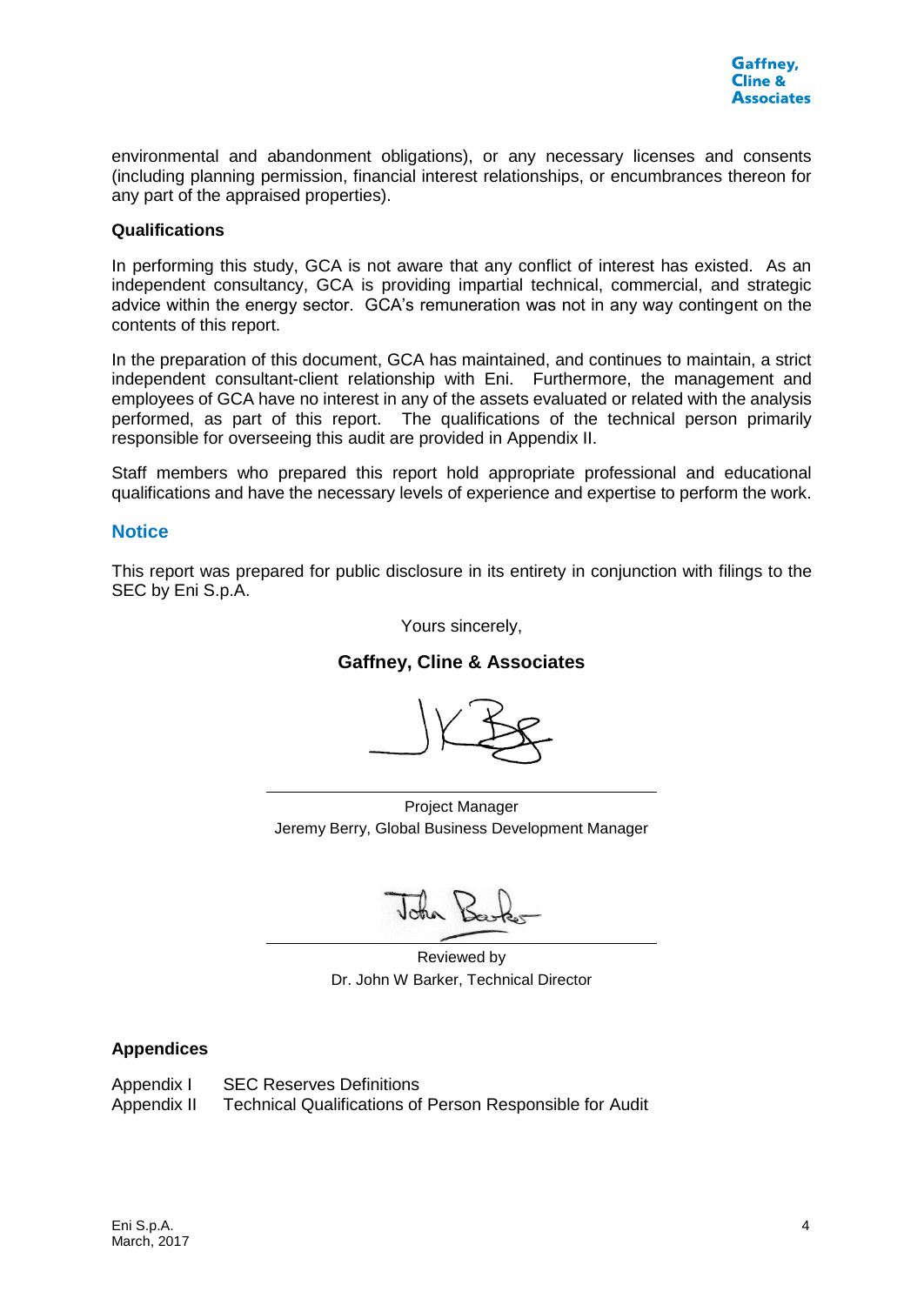Gaffney,<br>Cline & **Associates** 

# <span id="page-4-0"></span>**Appendix I SEC Reserves Definitions**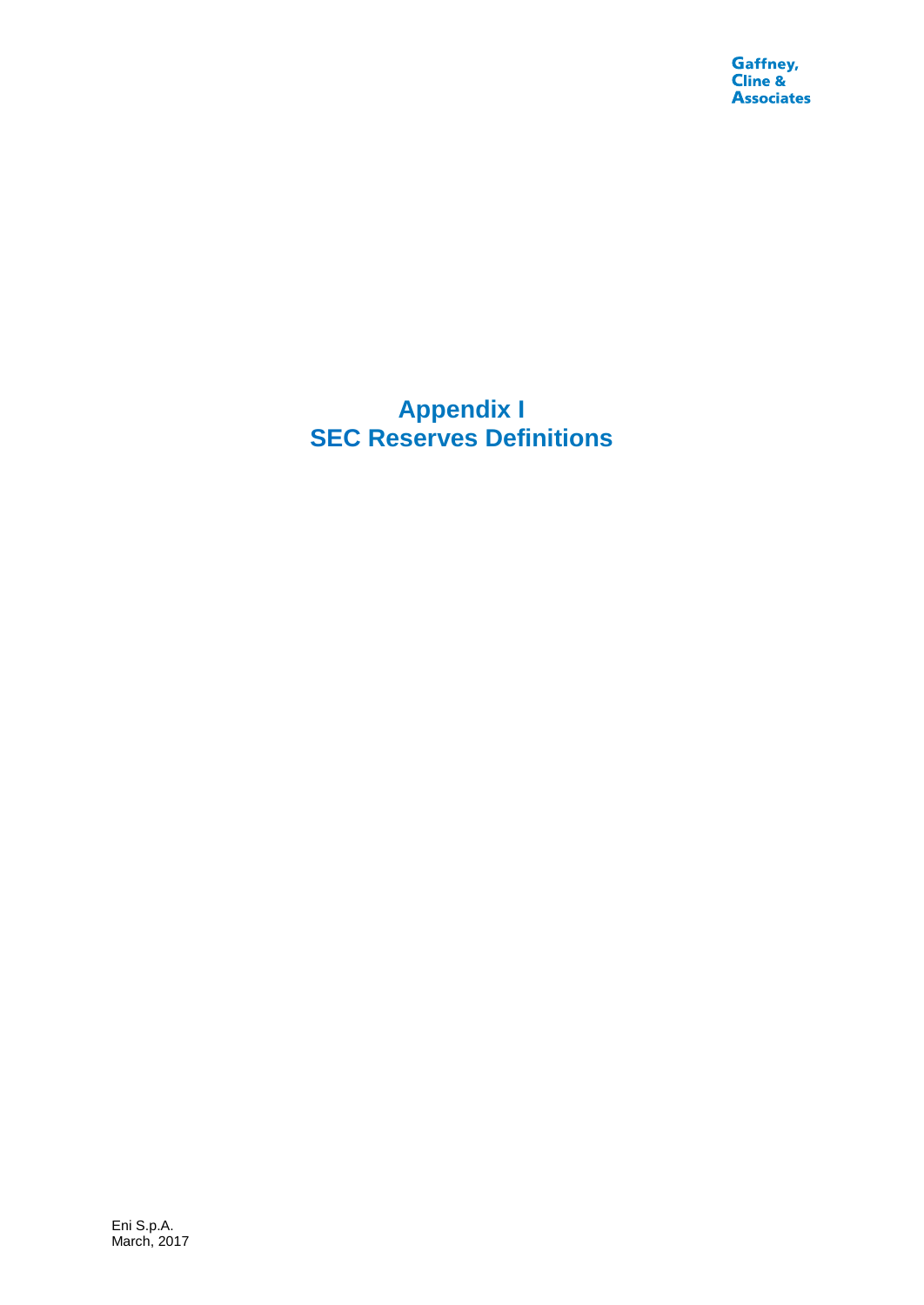## **U.S. SECURITIES AND EXCHANGE COMMISSION (SEC) MODERNIZATION OF OIL AND GAS REPORTING[1](#page-5-0)**

# **Oil and Gas Reserves Definitions and Reporting**

#### **(a) Definitions**

(1) Acquisition of properties. Costs incurred to purchase, lease or otherwise acquire a property, including costs of lease bonuses and options to purchase or lease properties, the portion of costs applicable to minerals when land including mineral rights is purchased in fee, brokers' fees, recording fees, legal costs, and other costs incurred in acquiring properties.

(2) Analogous reservoir. Analogous reservoirs, as used in resources assessments, have similar rock and fluid properties, reservoir conditions (depth, temperature, and pressure) and drive mechanisms, but are typically at a more advanced stage of development than the reservoir of interest and thus may provide concepts to assist in the interpretation of more limited data and estimation of recovery. When used to support proved reserves, an "analogous reservoir" refers to a reservoir that shares the following characteristics with the reservoir of interest:

- (i) Same geological formation (but not necessarily in pressure communication with the reservoir of interest);
- (ii) Same environment of deposition;
- (iii) Similar geological structure; and
- (iv) Same drive mechanism.

Instruction to paragraph  $(a)(2)$ : Reservoir properties must, in the aggregate, be no more favorable in the analog than in the reservoir of interest.

(3) Bitumen. Bitumen, sometimes referred to as natural bitumen, is petroleum in a solid or semisolid state in natural deposits with a viscosity greater than 10,000 centipoise measured at original temperature in the deposit and atmospheric pressure, on a gas free basis. In its natural state it usually contains sulfur, metals, and other non-hydrocarbons.

(4) Condensate. Condensate is a mixture of hydrocarbons that exists in the gaseous phase at original reservoir temperature and pressure, but that, when produced, is in the liquid phase at surface pressure and temperature.

(5) Deterministic estimate. The method of estimating reserves or resources is called deterministic when a single value for each parameter (from the geoscience, engineering, or economic data) in the reserves calculation is used in the reserves estimation procedure.

(6) Developed oil and gas reserves. Developed oil and gas reserves are reserves of any category that can be expected to be recovered:

- (i) Through existing wells with existing equipment and operating methods or in which the cost of the required equipment is relatively minor compared to the cost of a new well; and
- (ii) Through installed extraction equipment and infrastructure operational at the time of the reserves estimate if the extraction is by means not involving a well.

<span id="page-5-0"></span> <sup>1</sup> Extracted from 17 CFR Parts 210, 211, 229, and 249 [Release Nos. 33-8995; 34-59192; FR-78; File No. S7- 15-08] RIN 3235-AK00].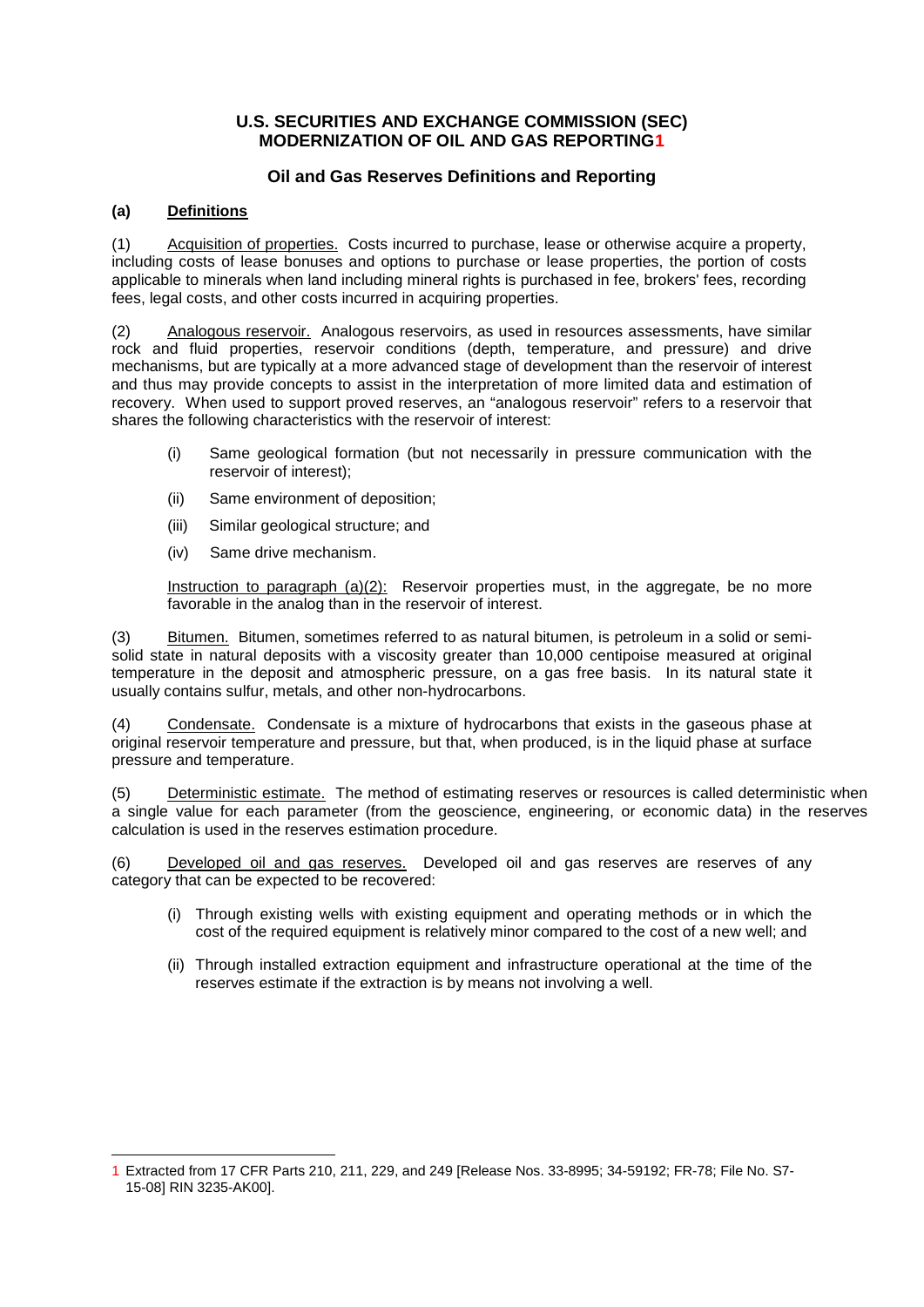(7) Development costs. Costs incurred to obtain access to proved reserves and to provide facilities for extracting, treating, gathering and storing the oil and gas. More specifically, development costs, including depreciation and applicable operating costs of support equipment and facilities and other costs of development activities, are costs incurred to:

- (i) Gain access to and prepare well locations for drilling, including surveying well locations for the purpose of determining specific development drilling sites, clearing ground, draining, road building, and relocating public roads, gas lines, and power lines, to the extent necessary in developing the proved reserves.
- (ii) Drill and equip development wells, development-type stratigraphic test wells, and service wells, including the costs of platforms and of well equipment such as casing, tubing, pumping equipment, and the wellhead assembly.
- (iii) Acquire, construct, and install production facilities such as lease flow lines, separators, treaters, heaters, manifolds, measuring devices, and production storage tanks, natural gas cycling and processing plants, and central utility and waste disposal systems.
- (iv) Provide improved recovery systems.

(8) Development project. A development project is the means by which petroleum resources are brought to the status of economically producible. As examples, the development of a single reservoir or field, an incremental development in a producing field, or the integrated development of a group of several fields and associated facilities with a common ownership may constitute a development project.

(9) Development well. A well drilled within the proved area of an oil or gas reservoir to the depth of a stratigraphic horizon known to be productive.

(10) Economically producible. The term economically producible, as it relates to a resource, means a resource which generates revenue that exceeds, or is reasonably expected to exceed, the costs of the operation. The value of the products that generate revenue shall be determined at the terminal point of oil and gas producing activities as defined in paragraph (a)(16) of this section.

Estimated ultimate recovery (EUR). Estimated ultimate recovery is the sum of reserves remaining as of a given date and cumulative production as of that date.

(12) Exploration costs. Costs incurred in identifying areas that may warrant examination and in examining specific areas that are considered to have prospects of containing oil and gas reserves, including costs of drilling exploratory wells and exploratory-type stratigraphic test wells. Exploration costs may be incurred both before acquiring the related property (sometimes referred to in pail as prospecting costs) and after acquiring the property. Principal types of exploration costs, which include depreciation and applicable operating costs of support equipment and facilities and other costs of exploration activities, are:

- (i) Costs of topographical, geographical and geophysical studies, rights of access to properties to conduct those studies, and salaries and other expenses of geologists, geophysical crews, and others conducting those studies. Collectively, these are sometimes referred to as geological and geophysical or "G&G" costs.
- (ii) Costs of carrying and retaining undeveloped properties, such as delay rentals, ad valorem taxes on properties, legal costs for title defense, and the maintenance of land and lease records.
- (iii) Dry hole contributions and bottom hole contributions.
- (iv) Costs of drilling and equipping exploratory wells.
- (v) Costs of drilling exploratory-type stratigraphic test wells.

(13) Exploratory well. An exploratory well is a well drilled to find a new field or to find a new reservoir in a field previously found to be productive of oil or gas in another reservoir. Generally, an exploratory well is any well that is not a development well, an extension well, a service well, or a stratigraphic test well as those items are defined in this section.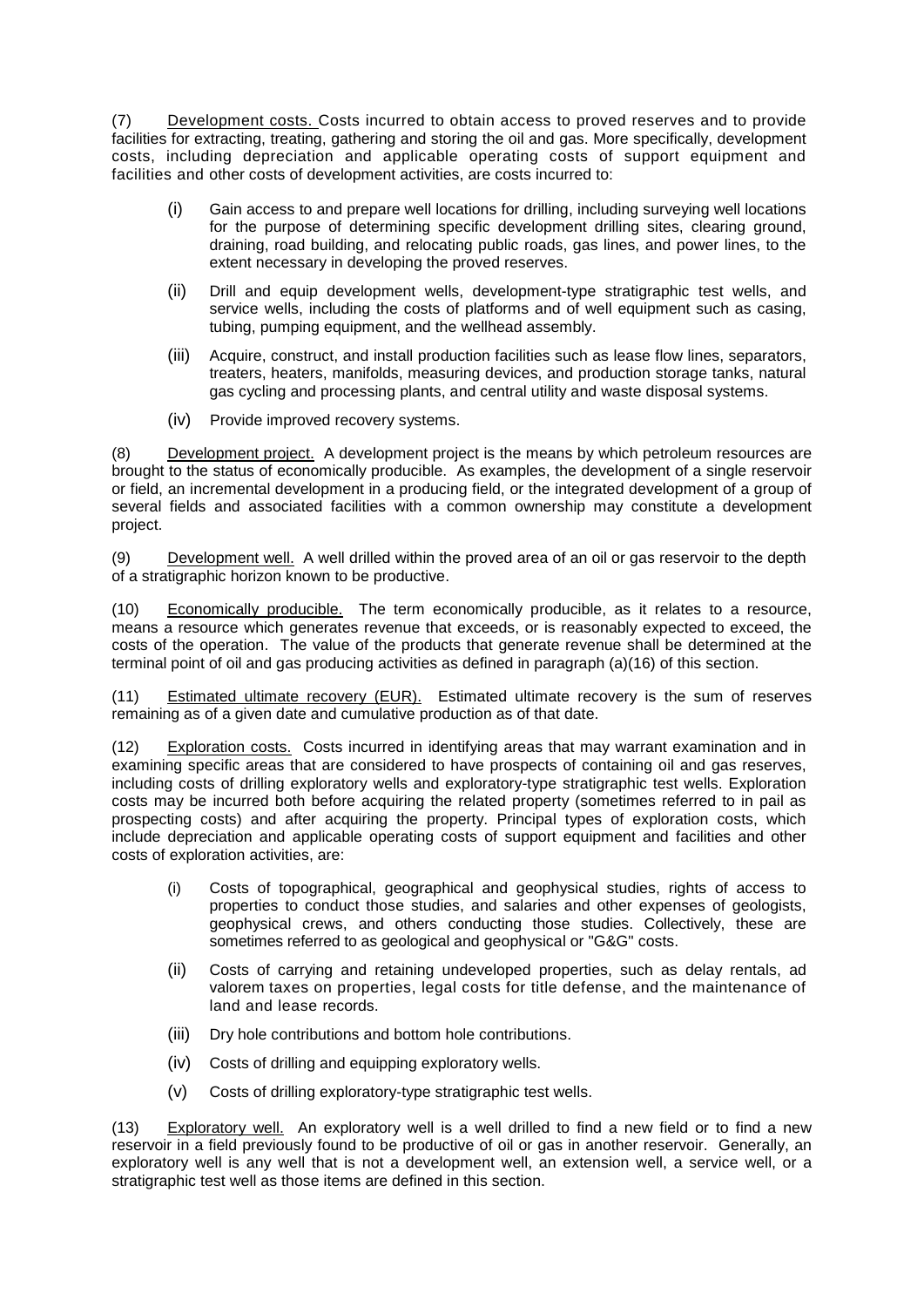(14) Extension well. An extension well is a well drilled to extend the limits of a known reservoir.

(15) Field. An area consisting of a single reservoir or multiple reservoirs all grouped on or related to the same individual geological structural feature and/or stratigraphic condition. There may be two or more reservoirs in a field which are separated vertically by intervening impervious strata, or laterally by local geologic barriers, or by both. Reservoirs that are associated by being in overlapping or adjacent fields may be treated as a single or common operational field. The geological terms "structural feature" and "stratigraphic condition" are intended to identify localized geological features as opposed to the broader terms of basins, trends, provinces, plays, areas-of-interest, etc.

#### (16) Oil and gas producing activities.

- (i) Oil and gas producing activities include:
	- (A) The search for crude oil, including condensate and natural gas liquids, or natural gas ("oil and gas") in their natural states and original locations;
	- (B) The acquisition of property rights or properties for the purpose of further exploration or for the purpose of removing the oil or gas from such properties;
	- (C) The construction, drilling, and production activities necessary to retrieve oil and gas from their natural reservoirs, including the acquisition, construction, installation, and maintenance of field gathering and storage systems, such as:
		- (1) Lifting the oil and gas to the surface; and
		- (2) Gathering, treating, and field processing (as in the case of processing gas to extract liquid hydrocarbons); and
	- (D) Extraction of saleable hydrocarbons, in the solid, liquid, or gaseous state, from oil sands, shale, coalbeds, or other nonrenewable natural resources which are intended to be upgraded into synthetic oil or gas, and activities undertaken with a view to such extraction.

Instruction 1 to paragraph (a)(16)(i): The oil and gas production function shall be regarded as ending at a "terminal point", which is the outlet valve on the lease or field storage tank. If unusual physical or operational circumstances exist, it may be appropriate to regard the terminal point for the production function as:

- a. The first point at which oil, gas, or gas liquids, natural or synthetic, are delivered to a main pipeline, a common carrier, a refinery, or a marine terminal; and
- b. In the case of natural resources that are intended to be upgraded into synthetic oil or gas, if those natural resources are delivered to a purchaser prior to upgrading, the first point at which the natural resources are delivered to a main pipeline, a common carrier, a refinery, a marine terminal, or a facility which upgrades such natural resources into synthetic oil or gas.

Instruction 2 to paragraph  $(a)(16)(i)$ : For purposes of this paragraph  $(a)(16)$ , the term saleable hydrocarbons means hydrocarbons that are saleable in the state in which the hydrocarbons are delivered.

- (ii) Oil and gas producing activities do not include:
	- (A) Transporting, refining, or marketing oil and gas;
	- (B) Processing of produced oil, gas or natural resources that can be upgraded into synthetic oil or gas by a registrant that does not have the legal right to produce or a revenue interest in such production;
	- (C) Activities relating to the production of natural resources other than oil, gas, or natural resources from which synthetic oil and gas can be extracted; or
	- (D) Production of geothermal steam.
- (17) Possible reserves. Possible reserves are those additional reserves that are less certain to be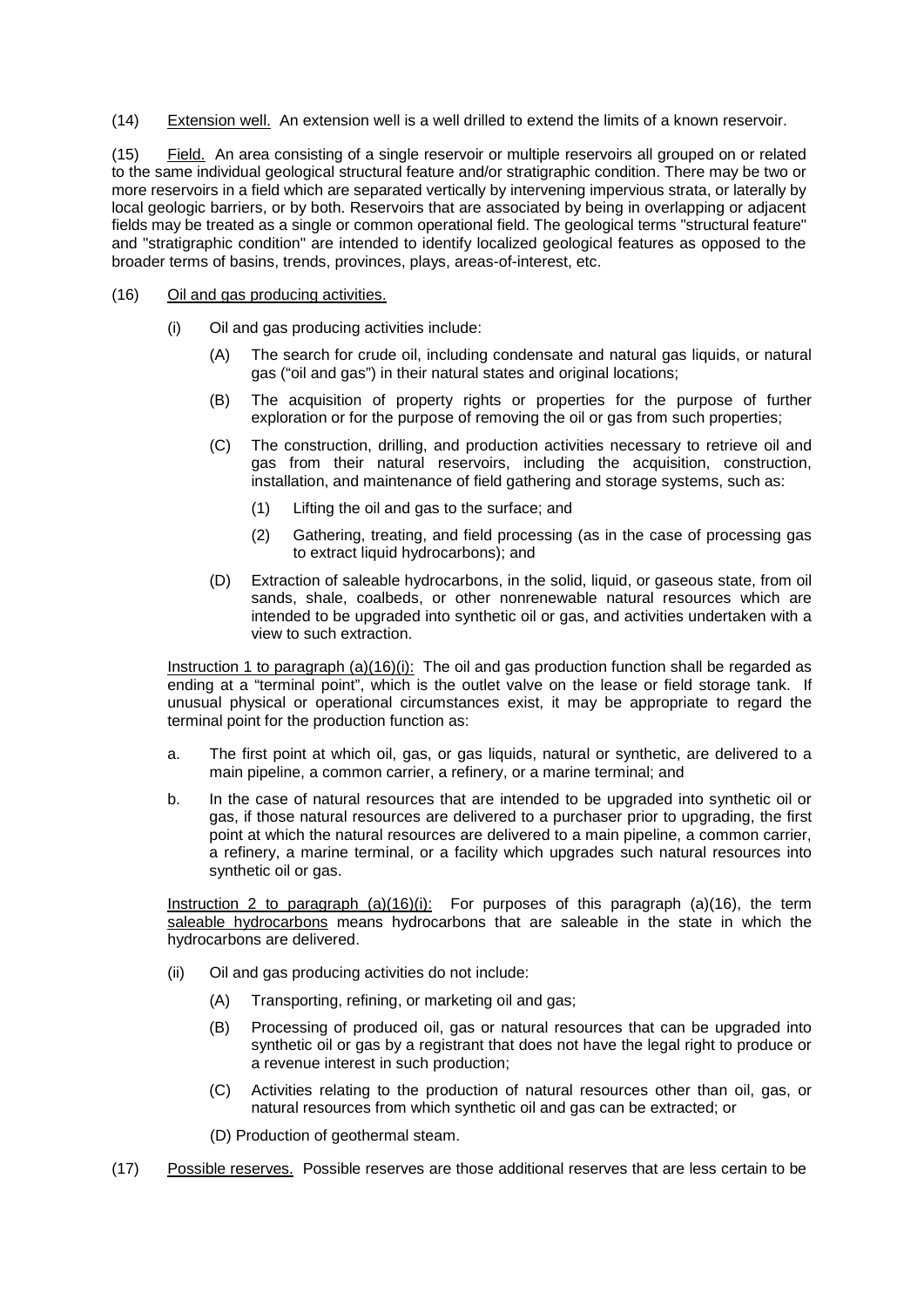recovered than probable reserves.

- (i) When deterministic methods are used, the total quantities ultimately recovered from a project have a low probability of exceeding proved plus probable plus possible reserves. When probabilistic methods are used, there should be at least a 10% probability that the total quantities ultimately recovered will equal or exceed the proved plus probable plus possible reserves estimates.
- (ii) Possible reserves may be assigned to areas of a reservoir adjacent to probable reserves where data control and interpretations of available data are progressively less certain. Frequently, this will be in areas where geoscience and engineering data are unable to define clearly the area and vertical limits of commercial production from the reservoir by a defined project.
- (iii) Possible reserves also include incremental quantities associated with a greater percentage recovery of the hydrocarbons in place than the recovery quantities assumed for probable reserves.
- (iv) The proved plus probable and proved plus probable plus possible reserves estimates must be based on reasonable alternative technical and commercial interpretations within the reservoir or subiect project that are clearly documented, including comparisons to results in successful similar projects.
- (v) Possible reserves may be assigned where geoscience and engineering data identify directly adjacent portions of a reservoir within the same accumulation that may be separated from proved areas by faults with displacement less than formation thickness or other geological discontinuities and that have not been penetrated by a wellbore, and the registrant believes that such adjacent portions are in communication with the known (proved) reservoir. Possible reserves may be assigned to areas that are structurally higher or lower than the proved area if these areas are in communication with the proved reservoir.
- (vi) Pursuant to paragraph (a)(22)(iii) of this section, where direct observation has defined a highest known oil (HKO) elevation and the potential exists for an associated gas cap, proved oil reserves should be assigned in the structurally higher portions of the reservoir above the HKO only if the higher contact can be established with reasonable certainty through reliable technology. Portions of the reservoir that do not meet this reasonable certainty criterion may be assigned as probable and possible oil or gas based on reservoir fluid properties and pressure gradient interpretations.

(18) Probable reserves. Probable reserves are those additional reserves that are less certain to be recovered than proved reserves but which, together with proved reserves, are as likely as not to be recovered.

- (i) When deterministic methods are used, it is as likely as not that actual remaining quantities recovered will exceed the sum of estimated proved plus probable reserves. When probabilistic methods are used, there should be at least a 50% probability that the actual quantities recovered will equal or exceed the proved plus probable reserves estimates.
- (ii) Probable reserves may be assigned to areas of a reservoir adjacent to proved reserves where data control or interpretations of available data are less certain, even if the interpreted reservoir continuity of structure or productivity does not meet the reasonable certainty criterion. Probable reserves may be assigned to areas that are structurally higher than the proved area if these areas are in communication with the proved reservoir.
- (iii) Probable reserves estimates also include potential incremental quantities associated with a greater percentage recovery of the hydrocarbons in place than assumed for proved reserves.
- (iv) See also quidelines in paragraphs  $(a)(17)(iv)$  and  $(a)(17)(vi)$  of this section.

(19) Probabilistic estimate. The method of estimation of reserves or resources is called probabilistic when the full range of values that could reasonably occur for each unknown parameter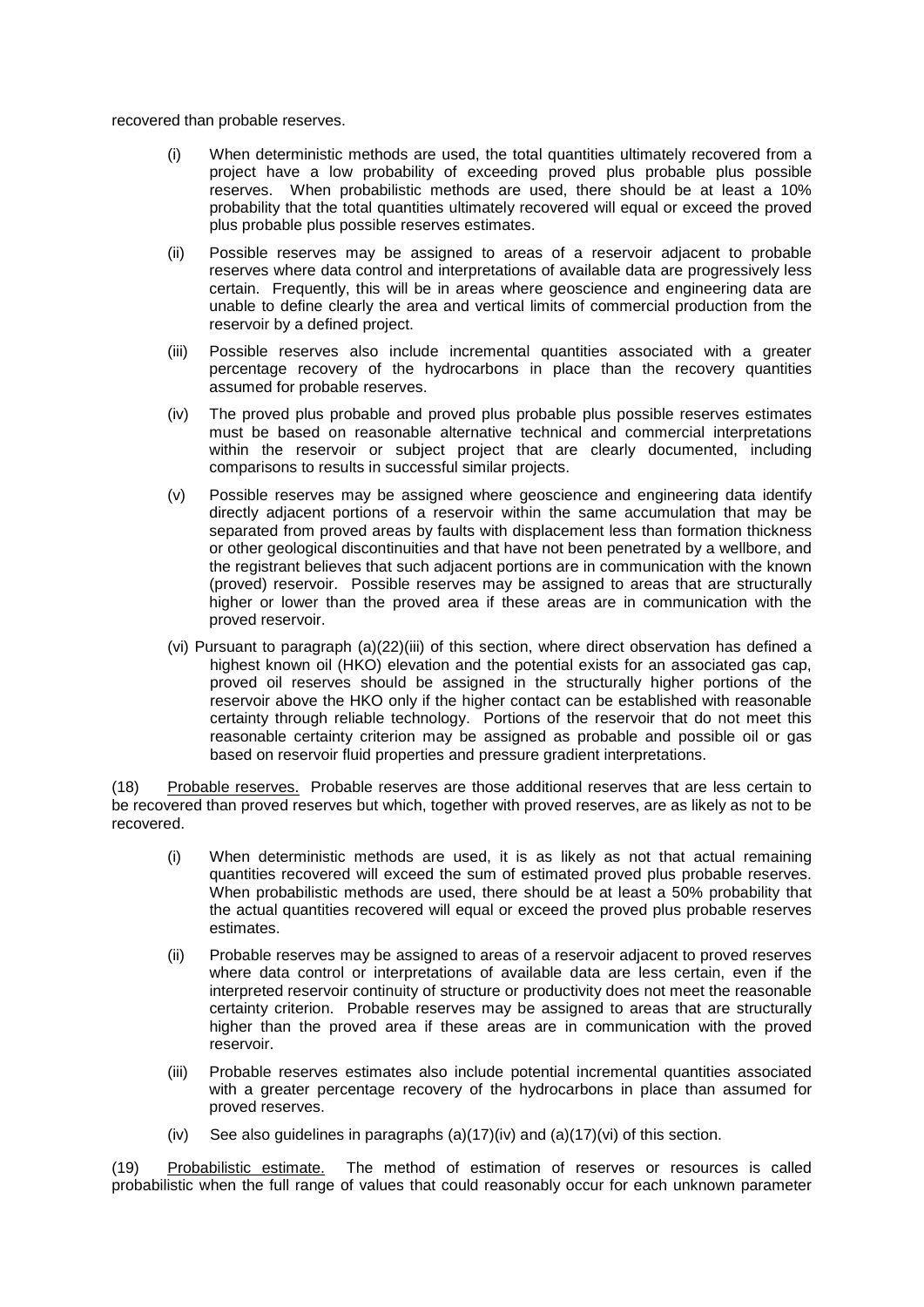(from the geoscience and engineering data) is used to generate a full range of possible outcomes and their associated probabilities of occurrence.

- (20) Production costs.
	- (i) Costs incurred to operate and maintain wells and related equipment and facilities, including depreciation and applicable operating costs of support equipment and facilities and other costs of operating and maintaining those wells and related equipment and facilities, they become part of the cost of oil and gas produced. Examples of production costs (sometimes called lifting costs) are:
		- (A) Costs of labor to operate the wells and related equipment and facilities.
		- (B) Repairs and maintenance.
		- (C) Materials, supplies, arid fuel consumed and supplies utilized in operating the wells and related equipment and facilities.
		- (D) Property taxes and insurance applicable to proved properties and wells and related equipment and facilities.
		- (E) Severance taxes*.*
	- (ii) Some support equipment or facilities may serve two or more oil and gas producing activities and may also serve transportation, refining, and marketing activities. To the extent that the support equipment and facilities are used in oil and gas producing activities, their depreciation and applicable operating costs become exploration, development or production costs, as appropriate. Depreciation, depletion, and amortization of capitalized acquisition, exploration, and development costs are not production costs but also become part of the cost of oil and gas produced along with production (lifting) costs identified above.

(21) Proved area. The part of a property to which proved reserves have been specifically attributed.

(22) Proved oil and gas reserves. Proved oil and gas reserves are those quantities of oil and gas, which, by analysis of geoscience and engineering data, can be estimated with reasonable certainty to be economically producible—from a given date forward, from known reservoirs, and under existing economic conditions, operating methods, and government regulations—prior to the time at which contracts providing the right to operate expire, unless evidence indicates that renewal is reasonably certain, regardless of whether deterministic or probabilistic methods are used for the estimation. The project to extract the hydrocarbons must have commenced or the operator must be reasonably certain that it will commence the project within a reasonable time.

- (i) The area of the reservoir considered as proved includes:
	- (A) The area identified by drilling and limited by fluid contacts, if any, and
	- (B) Adjacent undrilled portions of the reservoir that can, with reasonable certainty, be judged to be continuous with it and to contain economically producible oil or gas on the basis of available geoscience and engineering data.
- (ii) In the absence of data on fluid contacts, proved quantities in a reservoir are limited by the lowest known hydrocarbons (LKH) as seen in a well penetration unless geoscience, engineering, or performance data and reliable technology establishes a lower contact with reasonable certainty.
- (iii) Where direct observation from well penetrations has defined a highest known oil (HKO) elevation and the potential exists for an associated gas cap, proved oil reserves may be assigned in the structurally higher portions of the reservoir only if geoscience, engineering, or performance data and reliable technology establish the higher contact with reasonable certainty.
- (iv) Reserves which can be produced economically through application of improved recovery techniques (including, but not limited to, fluid injection) are included in the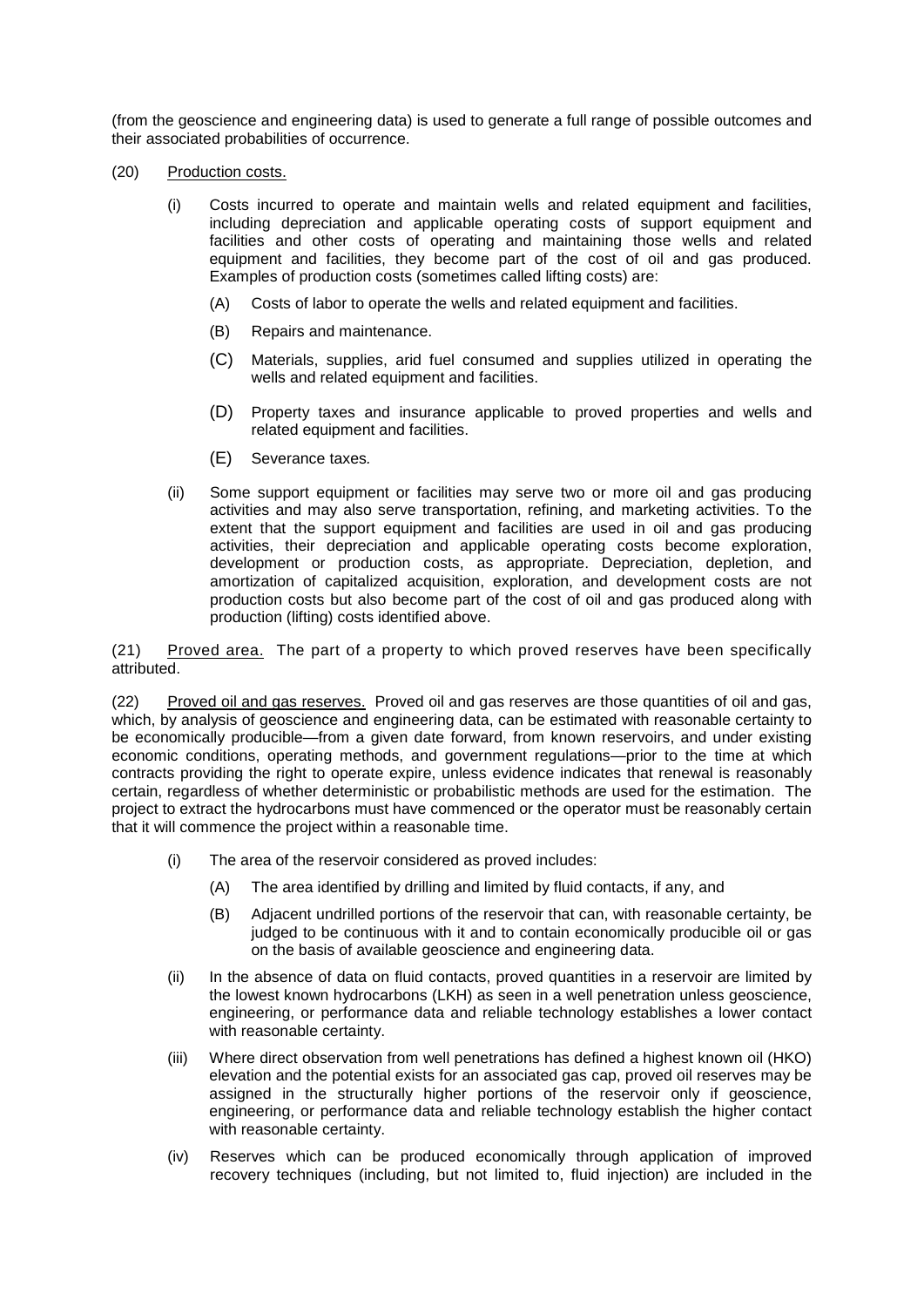proved classification when:

- (A) Successful testing by a pilot project in an area of the reservoir with properties no more favorable than in the reservoir as a whole, the operation of an installed program in the reservoir or an analogous reservoir, or other evidence using reliable technology establishes the reasonable certainty of the engineering analysis on which the project or program was based; and
- (B) The project has been approved for development by all necessary parties and entities, including governmental entities.
- (v) Existing economic conditions include prices and costs at which economic producibility from a reservoir is to be determined. The price shall be the average price during the 12-month period prior to the ending date of the period covered by the report, determined as an unweighted arithmetic average of the first-day-of-the-month price for each month within such period, unless prices are defined by contractual arrangements, excluding escalations based upon future conditions.
- (23) Proved properties. Properties with proved reserves.

(24) Reasonable certainty. If deterministic methods are used, reasonable certainty means a high degree of confidence that the quantities will be recovered. If probabilistic methods are used, there should be at least a 90% probability that the quantities actually recovered will equal or exceed the estimate. A high degree of confidence exists if the quantity is much more likely to be achieved than not, and, as changes due to increased availability of geoscience (geological, geophysical, and geochemical), engineering, and economic data are made to estimated ultimate recovery (EUR) with time, reasonably certain EUR is much more likely to increase or remain constant than to decrease.

(25) Reliable technology. Reliable technology is a grouping of one or more technologies (including computational methods) that has been field tested and has been demonstrated to provide reasonably certain results with consistency and repeatability in the formation being evaluated or in an analogous formation.

(26) Reserves. Reserves are estimated remaining quantities of oil and gas and related substances anticipated to be economically producible, as of a given date, by application of development projects to known accumulations. In addition, there must exist, or there must be a reasonable expectation that there will exist, the legal right to produce or a revenue interest in the production, installed means of delivering oil and gas or related substances to market, and all permits and financing required to implement the project.

Note to paragraph (a)(26): Reserves should not be assigned to adjacent reservoirs isolated by major, potentially sealing, faults until those reservoirs are penetrated and evaluated as economically producible. Reserves should not be assigned to areas that are clearly separated from a known accumulation by a non-productive reservoir (i.e., absence of reservoir, structurally low reservoir, or negative test results). Such areas may contain prospective resources (i.e., potentially recoverable resources from undiscovered accumulations).

(27) Reservoir. A porous and permeable underground formation containing a natural accumulation of producible oil and/or gas that is confined by impermeable rock or water barriers and is individual and separate from other reservoirs.

(28) Resources. Resources are quantities of oil and gas estimated to exist in naturally occurring accumulations. A portion of the resources may be estimated to be recoverable, and another portion may be considered to be unrecoverable. Resources include both discovered and undiscovered accumulations.

(29) Service well. A well drilled or completed for the purpose of supporting production in an existing field. Specific purposes of service wells include gas injection, water injection, steam injection, air injection, salt-water disposal, water supply for injection, observation, or injection for insitu combustion.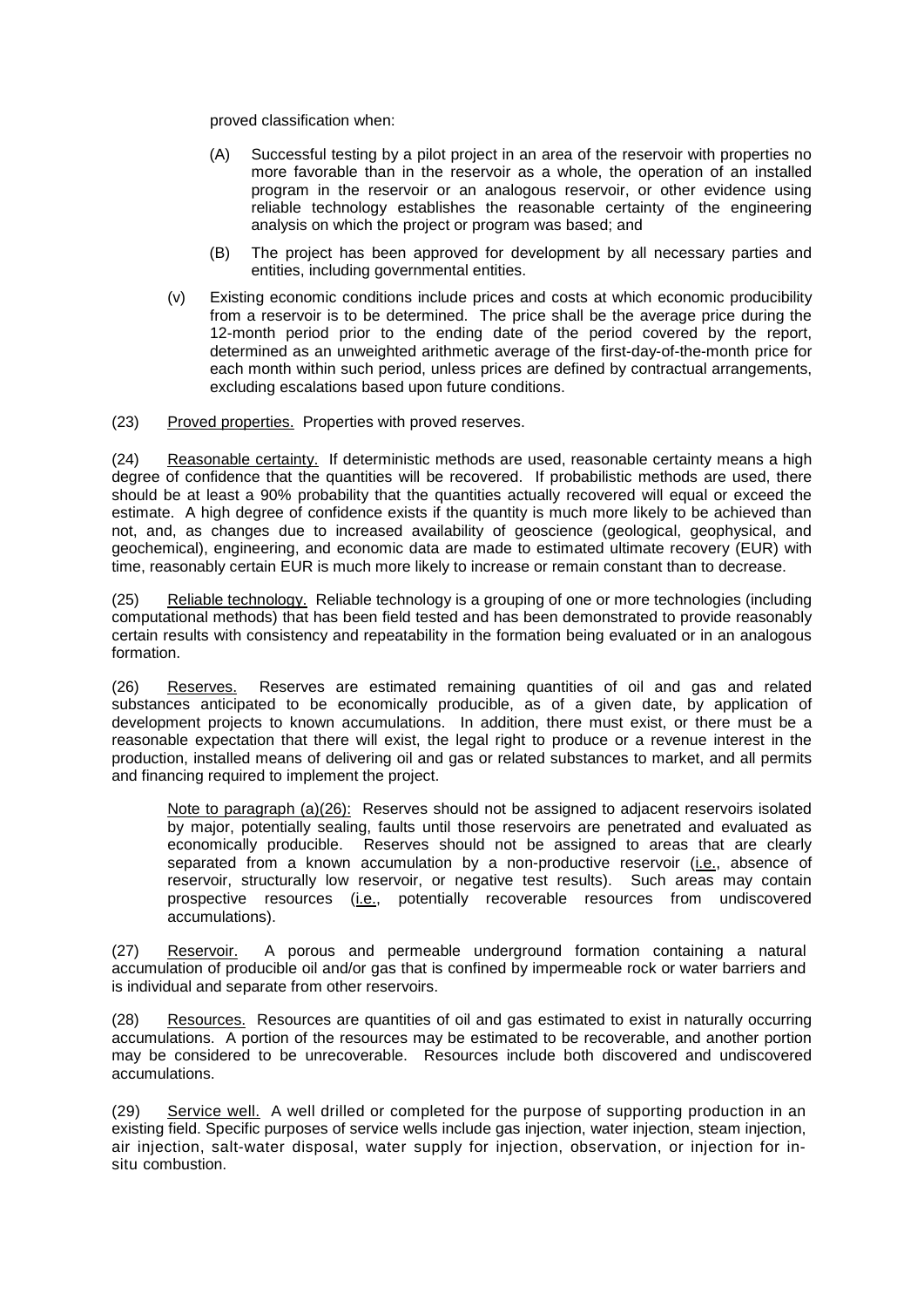(30) Stratigraphic test well. A stratigraphic test well is a drilling effort, geologically directed, to obtain information pertaining to a specific geologic condition. Such wells customarily are drilled without the intent of being completed for hydrocarbon production. The classification also includes tests identified as core tests and all types of expendable holes related to hydrocarbon exploration. Stratigraphic tests are classified as "exploratory type" if not drilled in a known area or "development type" if drilled in a known area.

(31) Undeveloped oil and gas reserves. Undeveloped oil and gas reserves are reserves of any category that are expected to be recovered from new wells on undrilled acreage, or from existing wells where a relatively major expenditure is required for recompletion.

- (i) Reserves on undrilled acreage shall be limited to those directly offsetting development spacing areas that are reasonably certain of production when drilled, unless evidence using reliable technology exists that establishes reasonable certainty of economic producibility at greater distances.
- (ii) Undrilled locations can be classified as having undeveloped reserves only if a development plan has been adopted indicating that they are scheduled to be drilled within five years, unless the specific circumstances, justify a longer time.
- (iii) Under no circumstances shall estimates for undeveloped reserves be attributable to any acreage for which an application of fluid injection or other improved recovery technique is contemplated, unless such techniques have been proved effective by actual projects in the same reservoir or an analogous reservoir, as defined in paragraph (a)(2) of this section, or by other evidence using reliable technology establishing reasonable certainty.
- (32) Unproved properties. Properties with no proved reserves.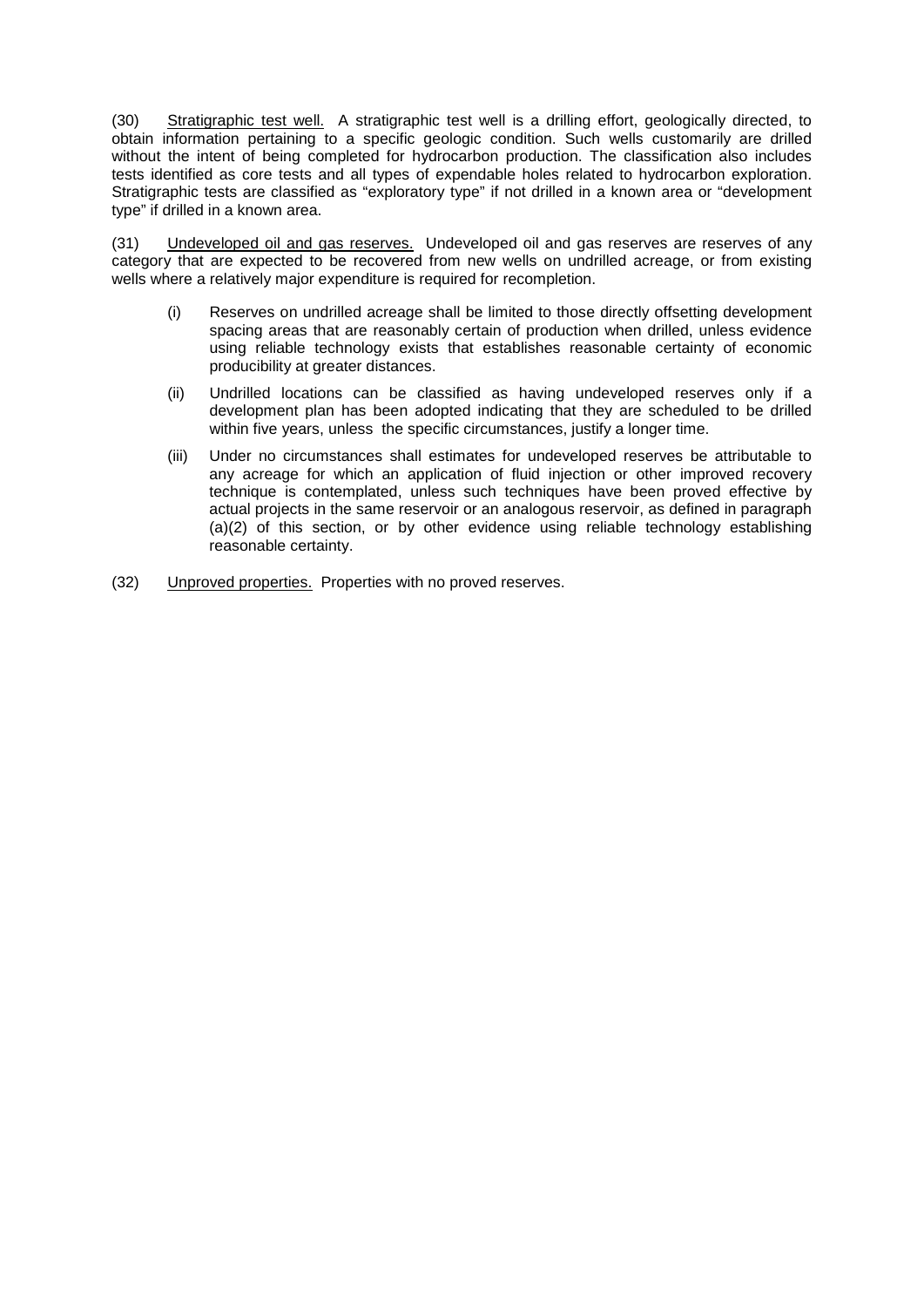**Gaffney,** Cline & **Associates** 

**Appendix II Technical Qualifications of Person Responsible for Audit**